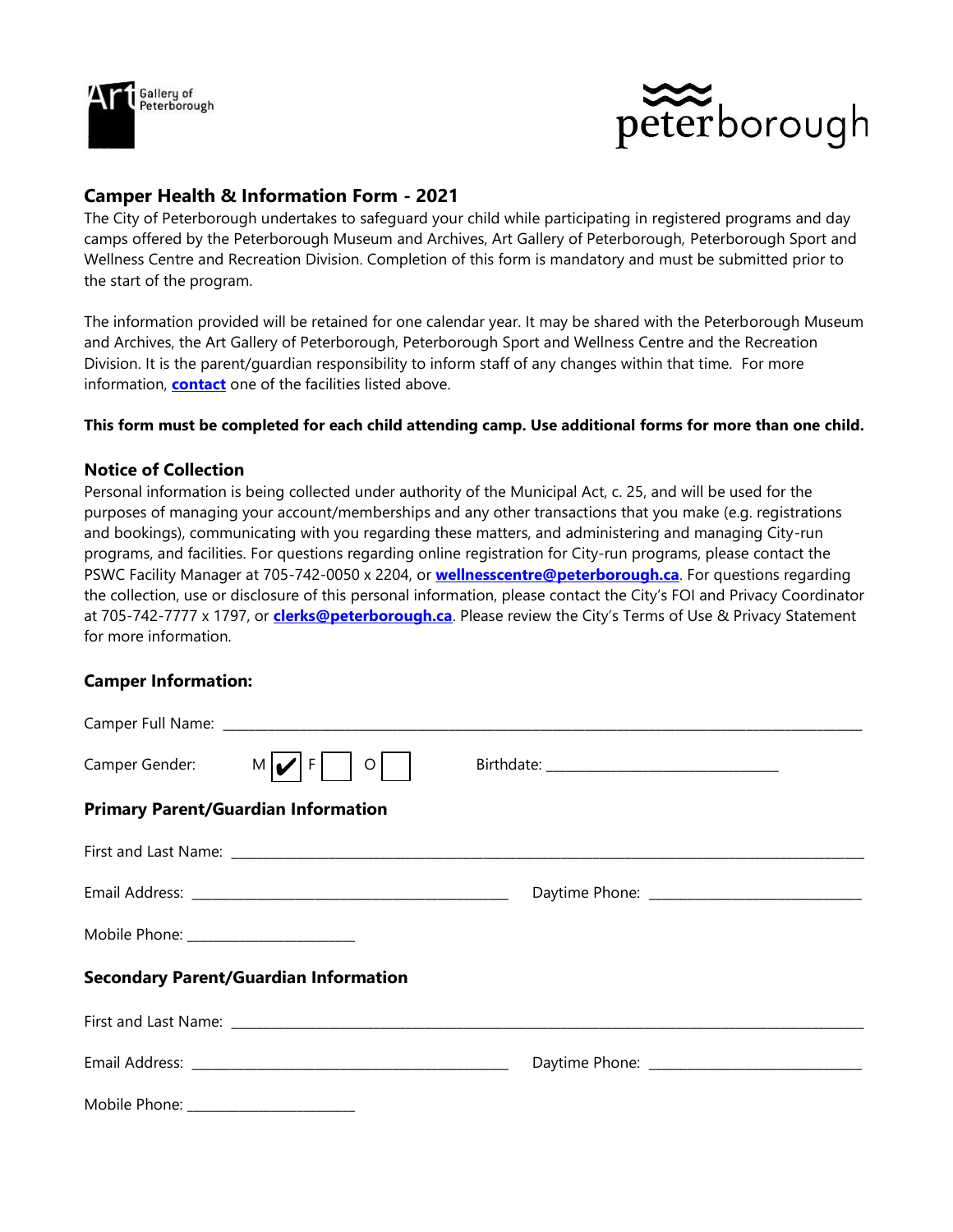| Are there special custody arrangements for this participant? $\vert \hspace{6pt} \vert$ Yes | $\overline{\phantom{a}}$ No |
|---------------------------------------------------------------------------------------------|-----------------------------|
| If 'Yes,' Please describe special custody arrangements:                                     |                             |
|                                                                                             |                             |
|                                                                                             |                             |

#### **Pickup and Alternative Emergency Contact Authorization**

Please list any alternative caregivers that are authorized to pick up your child(ren) from camp. NOTE: Children will only be released to those individuals listed below and contacts will be listed as alternative emergency contact for your child.

| <b>Assistive Support</b><br>Does your child require assistive support?<br>If your child requires 1:1 supervision, please provide the name of the adult that will be attending the program with<br>the child and provide a copy of a current police and vulnerable sector screening. | Yes | No        |  |
|-------------------------------------------------------------------------------------------------------------------------------------------------------------------------------------------------------------------------------------------------------------------------------------|-----|-----------|--|
| <b>Medical Information</b><br>Please list all medical conditions, allergies, disabilities, conditions, needs, behaviours, and any special instructions<br>for your child.                                                                                                           |     |           |  |
| Does your child require any medications or treatments?                                                                                                                                                                                                                              |     | Yes<br>No |  |
| Note: If your child requires the administration of modicine or treatment during the samp please see the form                                                                                                                                                                        |     |           |  |

Note: If your child requires the administration of medicine or treatment during the camp, please see the form "*Administration of Medication Authorization Form for Program and Camps*."